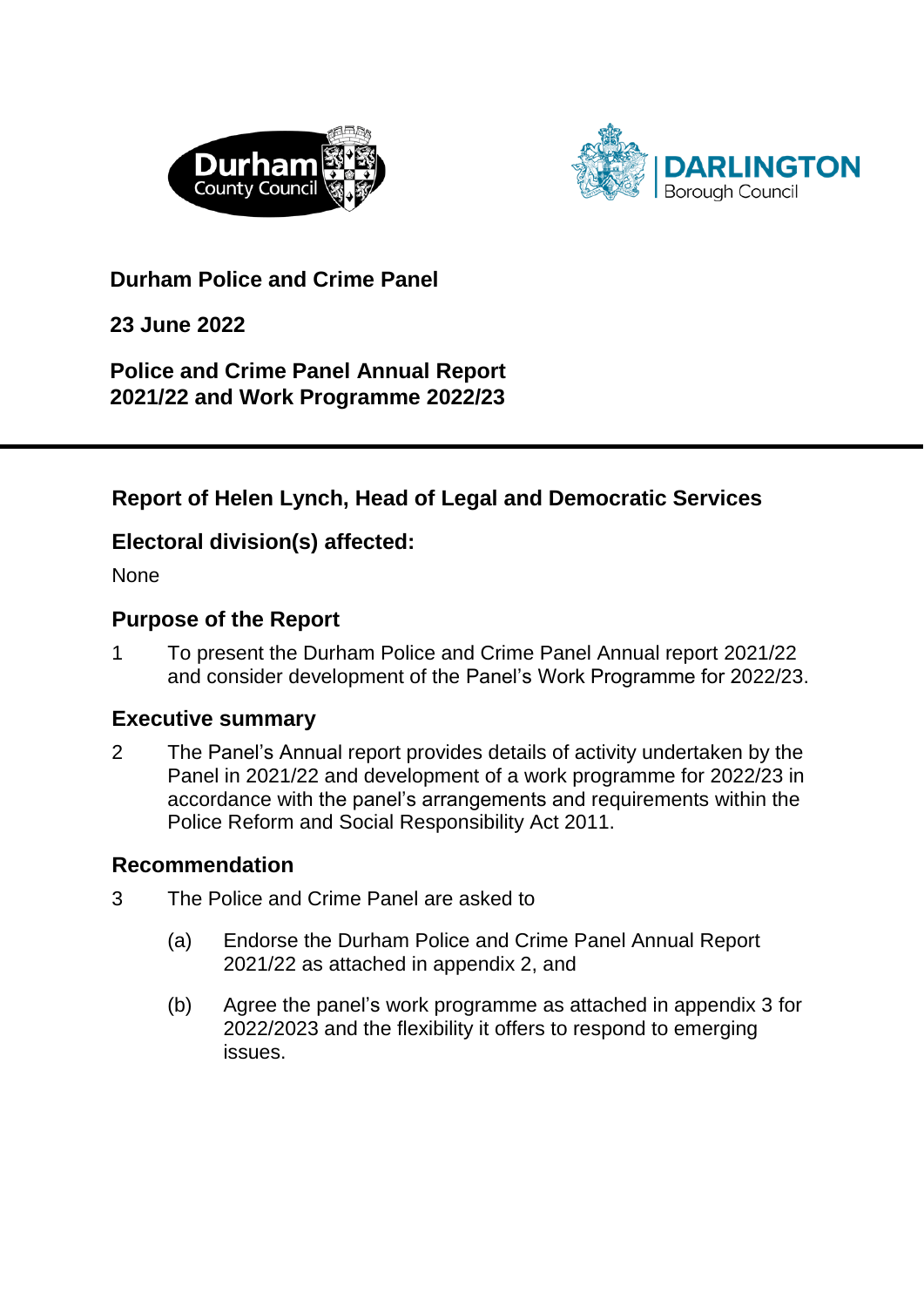### **Background**

- 4 The Durham Police and Crime Panel Annual Report presents the Panel's activity during 2021/22. The report, attached in Appendix 2 provides detail on the role and responsibilities of the Police and Crime Commissioner (PCC), the Police and Crime Panel, the Panel's Membership, activity through panel meetings, panel development, complaints, engagement with public and the Office of the PCC and panel support. It is to note that the Annual Report is to be submitted to the Home Office as an element of the Panel's Grant Agreement by the 29 July 2022.
- 5 In summary, 2021/22 has been a busy year for the panel in which the panel has delivered a member induction and training session with all panel and substitute members, held five scheduled meetings, one confirmation hearing and one development session. The Panel was also represented at the AGM of the National Police, Fire and Crime Panels AGM and attended two LGA webinars.
- 6 Within this period, the panel has also approved and responded to the PCC's draft Police and Crime Panel in September 2021, confirmed the appointment of the Deputy PCC in November 2021 and agreed the PCC's precept in February 2022. The panel has also undertaken recruitment for an Independent Co-opted Member and responded to government consultations on remote meetings and Part 2 of the Home Office's review of PCCs.
- 7 Within these challenging times, the Panel has continued to deliver its work programme and duties within the Police, Reform and Social Responsibility Act 2011.

#### **Work Programme 2022/23**

- 8 The Panel's rules of procedure state that the PCP will be responsible for setting its own work programme taking into account the priorities defined by the Police and Crime Commissioner (PCC) within the context of the Police and Crime Plan and Annual Report. The work programme must also include the functions described in the terms of reference for the panel.
- 9 The work programme will enable the PCP to plan and focus on how it will effectively provide challenge to the PCC and deliver its responsibilities within the context of the terms of reference and rules of procedure namely:
	- (a) Review and comment on the Draft Police and Crime Plan and Precept
	- (b) Reviewing the PCC's Annual Report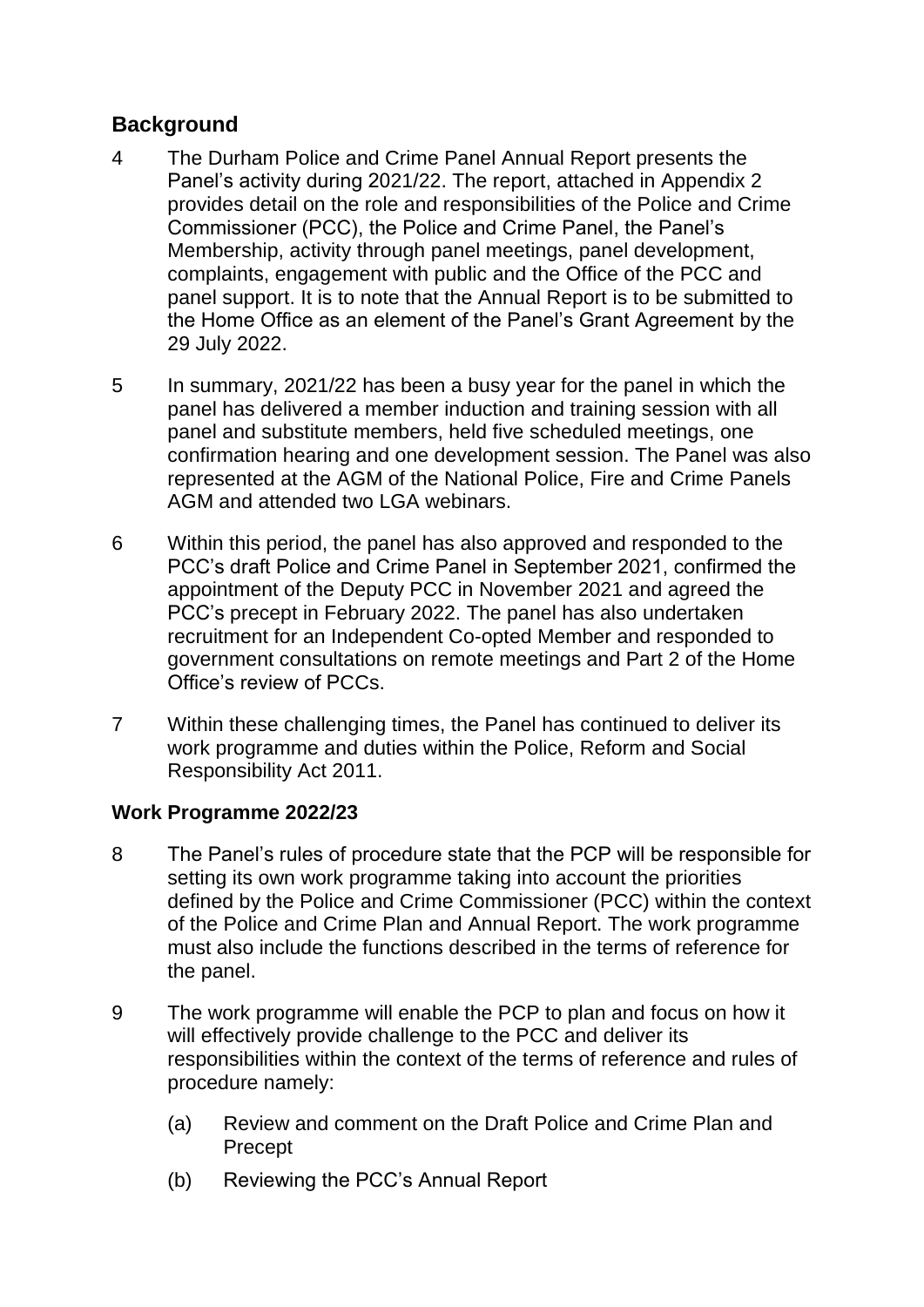- (c) Holding confirmation hearings following a proposed appointment by the PCC to the posts of Chief Constable, Deputy PCC, Chief Executive Officer and Chief Finance Officer within the Commissioner's Office.
- 10 In addition, the Panel's meetings have included the following areas as standard agenda items:
	- (a) Media Articles
	- (b) PCC Quarterly Performance Report
	- (c) PCC Commissioning Activity
	- (d) PCC Decisions
	- (e) HMICFRS Inspection Reports
- 11 The Panel can also establish 'Sub Committees and Task Groups' to undertake specific task based work on issues it deems necessary in line with its remit.
- 12 Within this context, Appendix 3 outlines a work programme for 2022/23. It is to note that the work programme is to be flexible to accommodate additional items throughout the year.

### **Main implications**

#### *Crime & Disorder*

13 Activity within the Panel's Annual report and work programme aims to contribute to reducing crime and disorder within County Durham & Darlington.

### **Conclusion**

14 The Annual report provides Members with an overview of activity undertaken by the panel during 2021/22 and development of the panel's work programme for 2022/23.

### **Background papers**

None

### **Other useful documents**

• None

| <b>Contact:</b> | Kamila Coulson-Patel | Tel: 03000 269674 |
|-----------------|----------------------|-------------------|
|                 | Jonathan Slee        | Tel: 03000 268142 |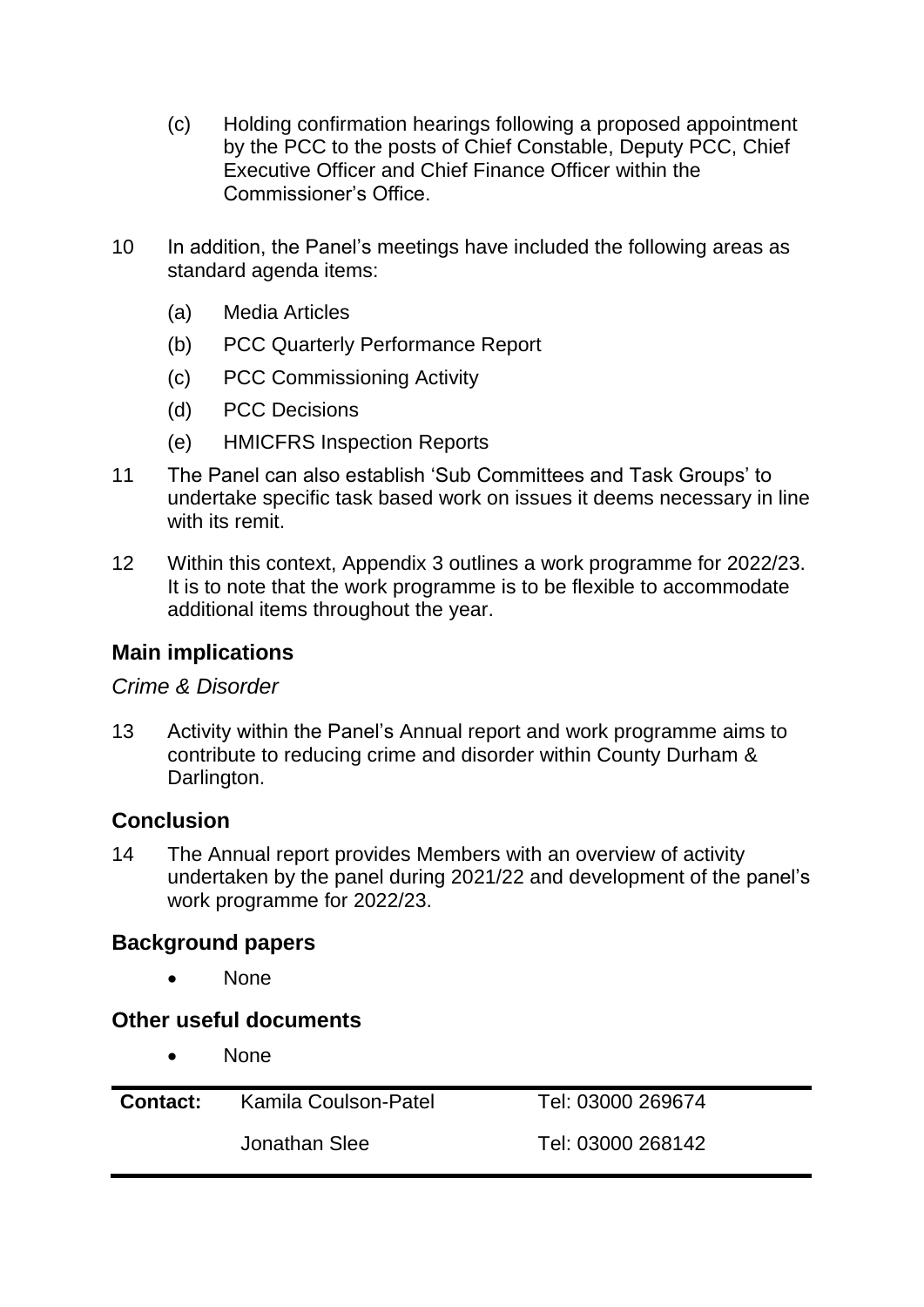### **Appendix 1: Implications**

### **Legal Implications**

The Panel's Annual Report includes Panel activity in accordance with the Police Reform and Social Responsibility Act 2011 and requirements within the Home Office Grant Agreement 2021/22.

The Panel's work programme is to be delivered in accordance with the Police Reform and Social Responsibility Act 2011

### **Finance**

The Panel's Annual report includes panel support within the Home Office Grant Agreement and activity through precept consultation and consideration of the PCC's precept

The Panel's work programme includes precept consultation and consideration of the PCC's precept.

### **Consultation**

None.

### **Equality and Diversity / Public Sector Equality Duty**

None

### **Climate Change**

None.

### **Human Rights**

None

### **Crime and Disorder**

This is a key focus of the role of the Police and Crime Commissioner and Police and Crime Panel.

### **Staffing**

None

### **Accommodation**

None

**Risk**

None

### **Procurement**

None.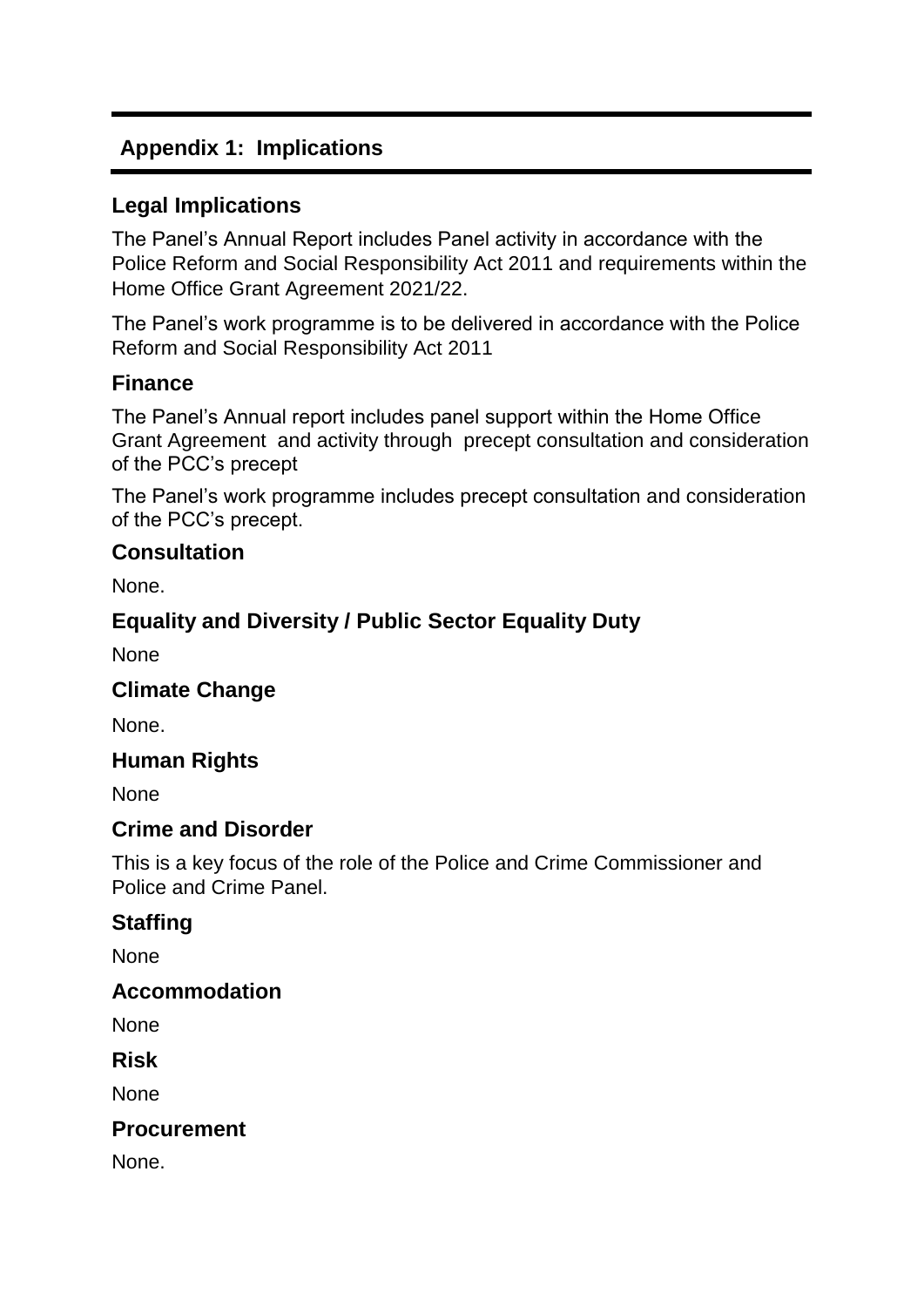**Appendix 2: Durham Police and Crime Panel Annual Report 2021/22**

# **Durham Police and Crime Panel Annual Report 2021/22**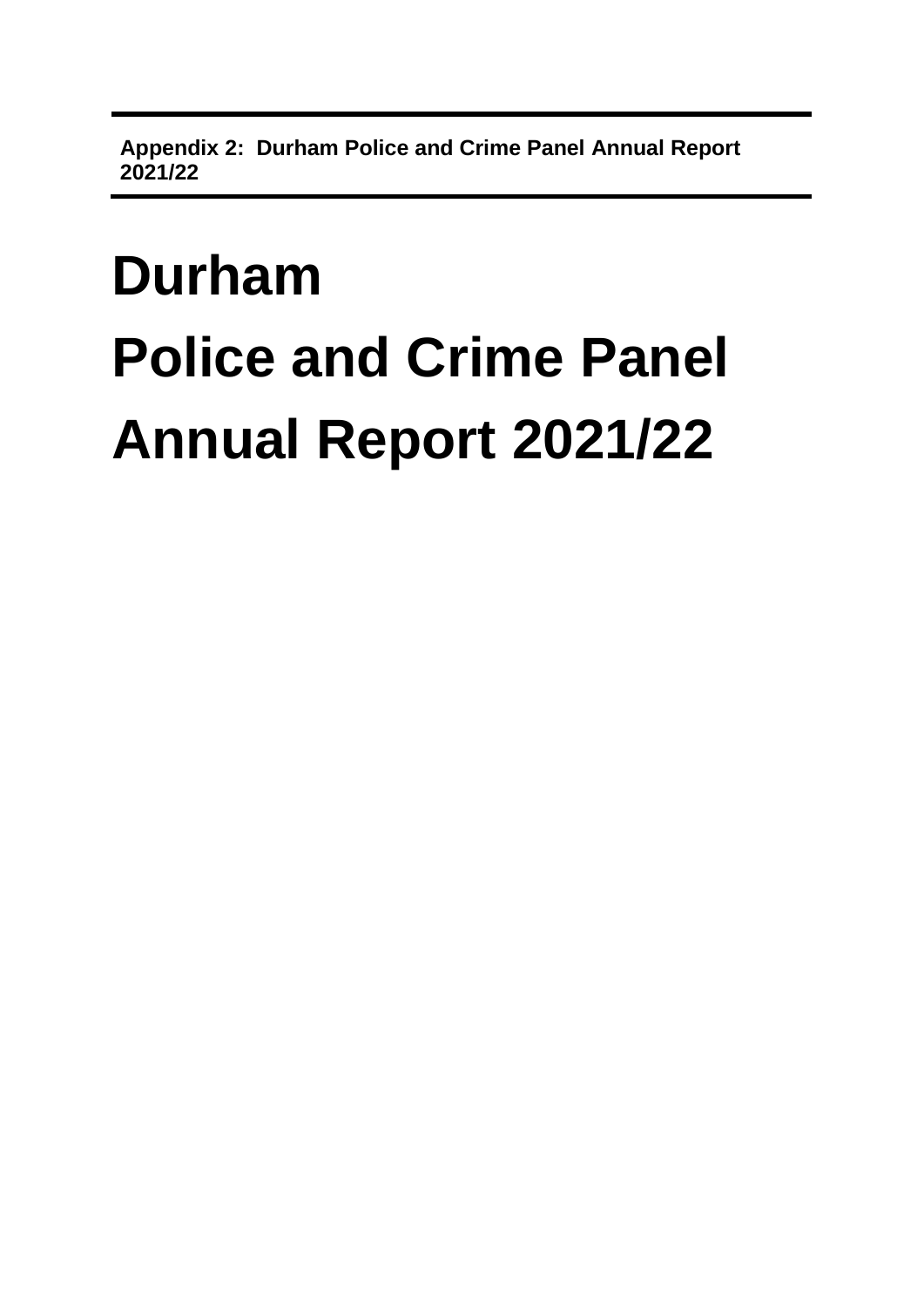# **Chair's Foreword**

Welcome to the Durham Police and Crime Panel Annual Report for 2021/22 and provides detail on our activity throughout the past year.

Having served as a Member of the Police and Crime Panel since its inception in 2012, I was delighted and honoured to be elected as the Panel's Chair together with Cllr Joan Nicholson as Vice Chair at its Annual General Meeting in July 2021.

In summary, 2021/22 has been a busy year for the



panel in which we delivered a member induction and training session with all panel and substitute members with a valuable contribution from the newly elected PCC Joy Allen, held five scheduled meetings, one confirmation hearing and one development session. The Panel was also represented at the AGM of the National Police, Fire and Crime Panels AGM and attended two LGA webinars.

Within this period, the panel approved and responded to the PCC's draft Police and Crime Panel in September 2021, confirmed the appointment of the Deputy PCC Nigel Bryson in November and agreed the PCC's precept in February 2022. The panel has also undertaken recruitment for an Independent Co-opted Member and responded to government consultations on remote meetings and Part 2 of the Home Office's review of PCCs.

Within these challenging times, the Panel has continued to deliver its work programme and duties within the Police, Reform and Social Responsibility Act 2011. Looking ahead to 2022/23, in addition to responsibilities within the Act, the panel's work programme will also include outcomes of the Home Office Review of PCCs.

To conclude, I would like to thank the office of the Durham PCC for their continued support and to all Panel and substitute Members for their valued and dedicated commitment to the work of the Durham Police and Crime Panel.

Cllr Brian Jones Chair of Durham Police and Crime Panel 2021/22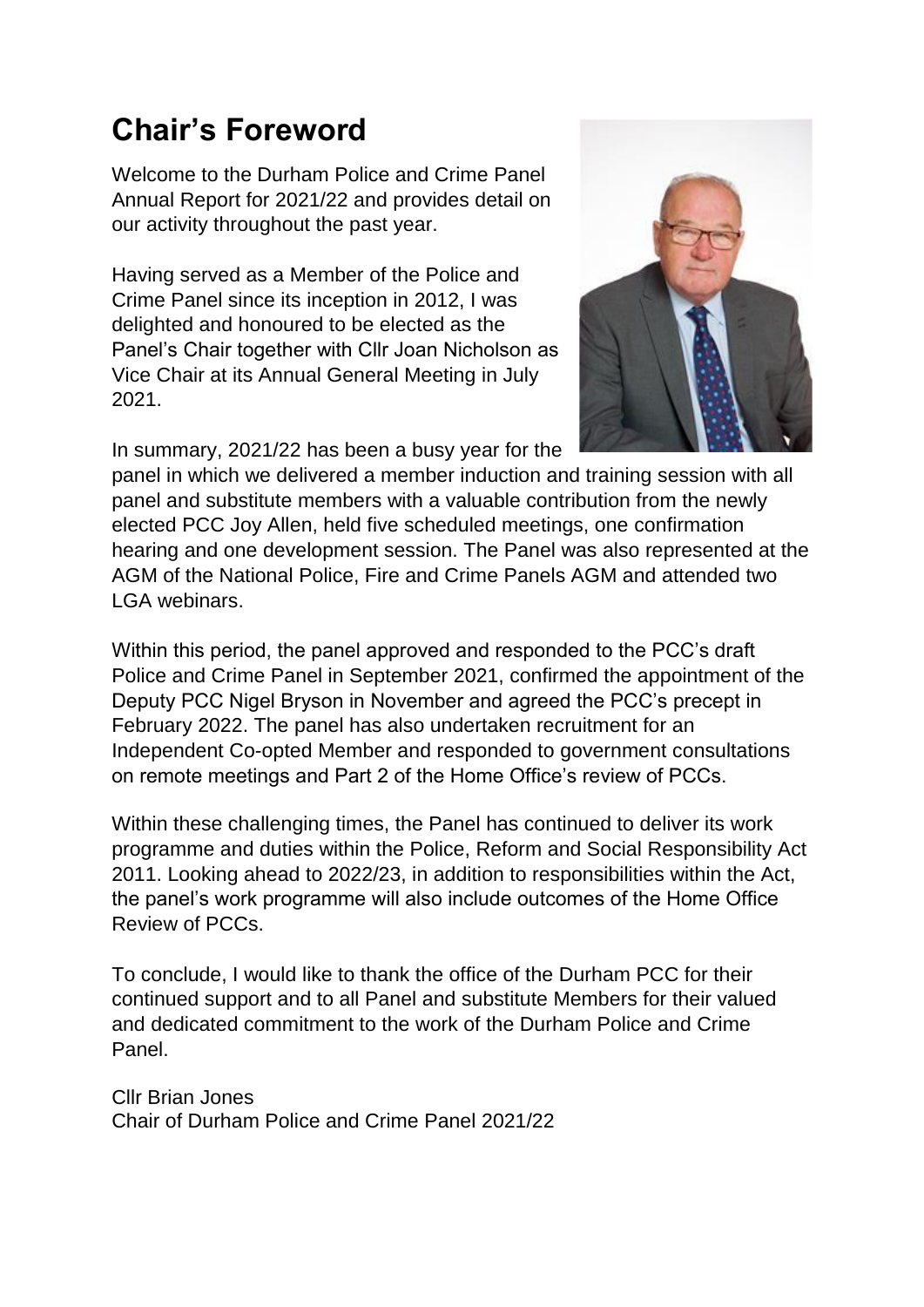# **Background**

The Police Reform and Social Responsibility Act 2011 introduced arrangements for elected Police and Crime Commissioners who are to be the voice of the people and have responsibility for holding their chief constable to account for policing in their force area. The Act also required the establishment of a Police and Crime Panels who are required to scrutinise and support the work of the Police and Crime Commissioner.

Elections for Police and Crime Commissioners take place every four years. The first election in November 2012 elected Mr Ron Hogg as the Durham Police and Crime Commissioner and following re-election in May 2016, Mr Hogg included victims within his title to be known as the Durham Police, Crime and Victims' Commissioner (PCVC).

Sadly, in December 2019, Mr Hogg passed away following a short illness. Prior to the passing of Mr Hogg, Steve White, Chief Executive, Office of the Durham PCVC, was appointed into the role of acting PCVC in September 2019, by the Police and Crime Panel.

Elections for Police and Crime Commissioners were scheduled to take place in May 2020. Following the outbreak of coronavirus, the government announced in March 2020 that the elections for the Police and Crime Commissioners in May 2020 were postponed and was subsequently held in May 2021 and elected Joy Allen as the Durham PCC.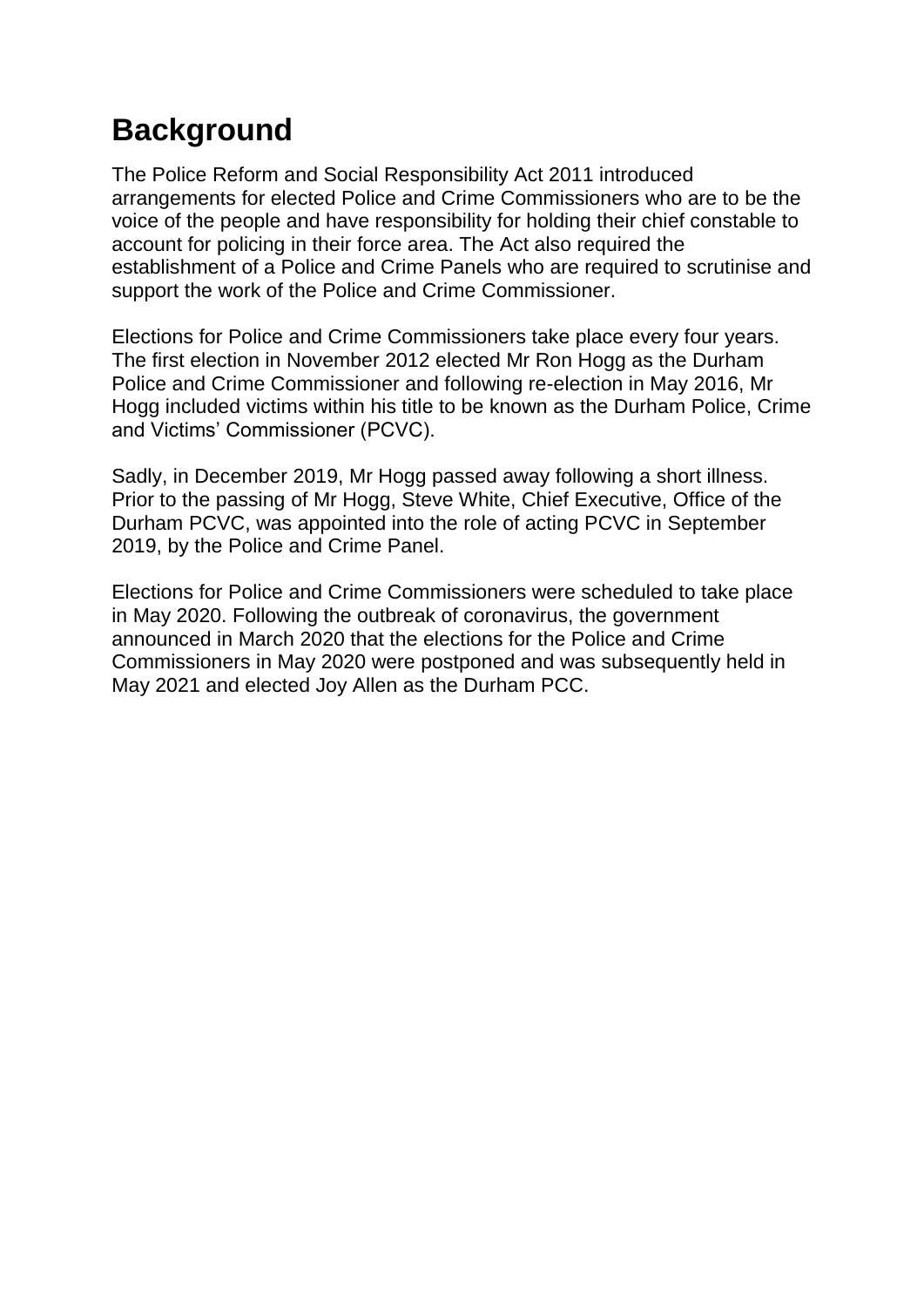# **Police and Crime Commissioner**

The role of the PCC is to be the voice of the people and hold the police to account. They are responsible for the totality of policing.

The PCC is elected by the public to hold the Chief Constable and the force to account, thus making the



police answerable to the communities they serve. The PCC is to ensure community needs are met as effectively as possible and are improving local relationships through building confidence and restoring trust. The PCC works in partnership across a range of agencies at local and national level to ensure there is a unified approach to preventing and reducing crime.

The PCC has the mandate for ensuring the effectiveness and efficiency of policing services across County Durham and Darlington. As well as holding the Chief Constable to account on behalf of local people, the role will also involves:

- represent and engage with all those who live and work in the force area, including the vulnerable and victims;
- set the police and crime objectives for their area through a police and crime plan;
- set the force budget and determine the precept;
- appoint the Chief Constable, hold them to account for running the force, and if necessary dismiss them;
- contribute to the national and international policing capabilities set out by the Home Secretary; and
- bring together community safety and criminal justice partners, to make sure local priorities are joined up
- Publishing an Annual Report;
- Securing the maintenance of an efficient and effective police force for the area;
- Responsibility for holding community safety budgets and commissioning services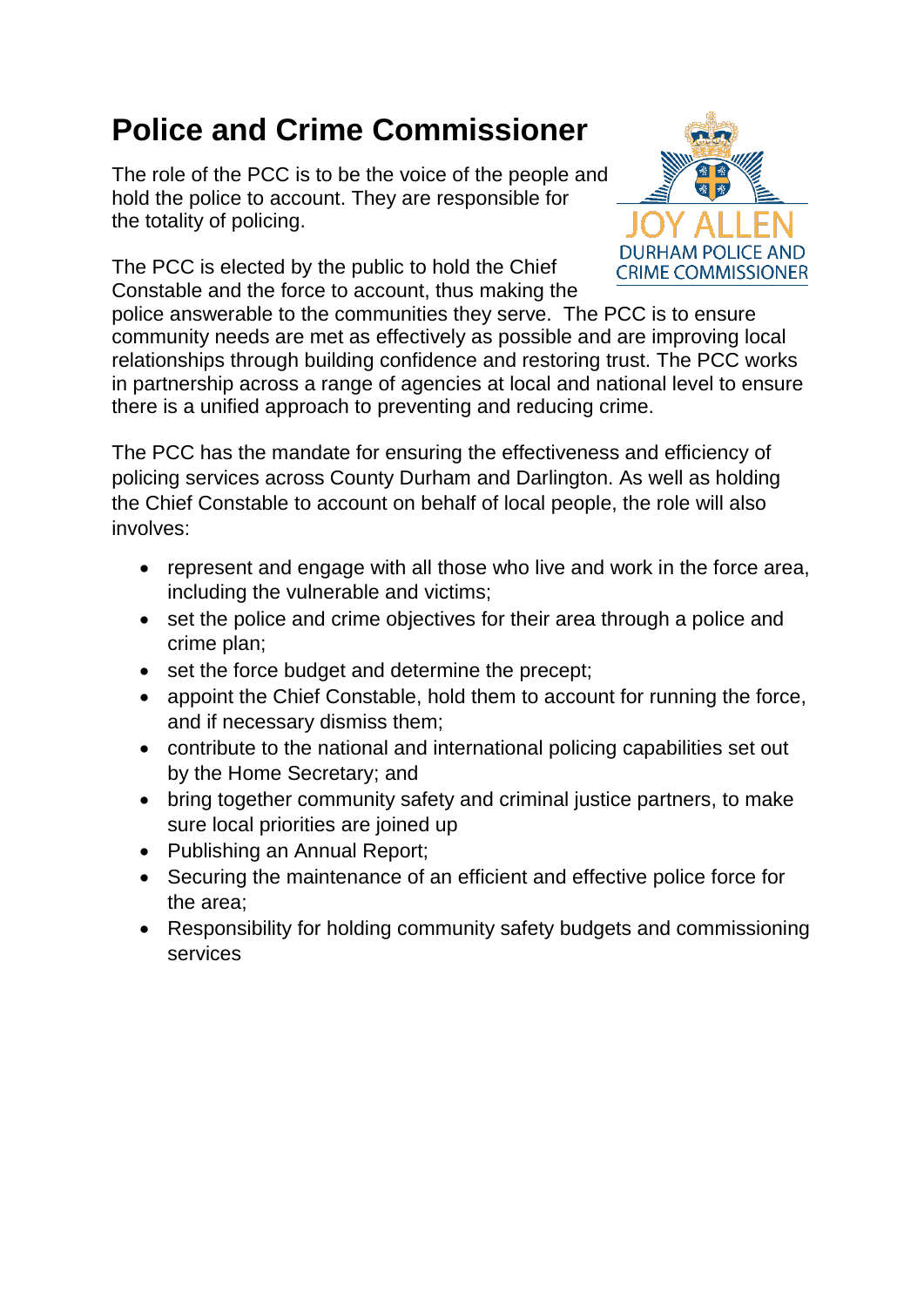# **Police and Crime Panels**

The Durham PCC and Constabulary area covers the local authorities of Durham County Council and Darlington Borough Council. The Police and Social Responsibility Act 2011 required the two constituent authorities within Durham Constabulary area have a statutory duty to create a Police and Crime Panel.



This led to the establishment of the Durham Police and Crime Panel holding its inaugural meeting in October 2012 and the Panel is hosted by Durham County Council. A web page containing information on the panel including the panel arrangements can be accessed from the following link: <https://www.durham.gov.uk/policeandcrimepanel>

The Panel's membership consists of 10 elected members for the constituent authorities and two co-opted independent members.

The Durham Police and Crime Commissioner is held to account by the Durham Police and Crime Panel. The role of the Durham Police and Crime Panel is to provide scrutiny of the Commissioner, but also has decision making powers and are also required to provide support to the PCC in pursuit of objectives within the Police and Crime and Plan.

*Within the Police Reform and Social Responsibility Act, the Panel's key responsibilities are:* 

- to review the draft Police and Crime Plan;
- to publicly scrutinise the Police and Crime Commissioner's (PCC's) Annual Report;
- to review and scrutinise decisions and actions by the PCC;
- to review the PCC's proposed precept levels;
- to review the PCC's Conduct:
- to review and confirm the PCC's proposed appointments of Chief Constable, Chief Executive, Chief Finance Officer, and Deputy Police and Crime Commissioner

The Act also includes procedures and processes for undertaking the above responsibilities and the panel are required to publish reports following reviewing the PCC's Annual report, police, crime and victims' plan, precept and confirmation hearings. The panel also has a power of veto on the PCC's precept and proposed appointment of Chief Constable.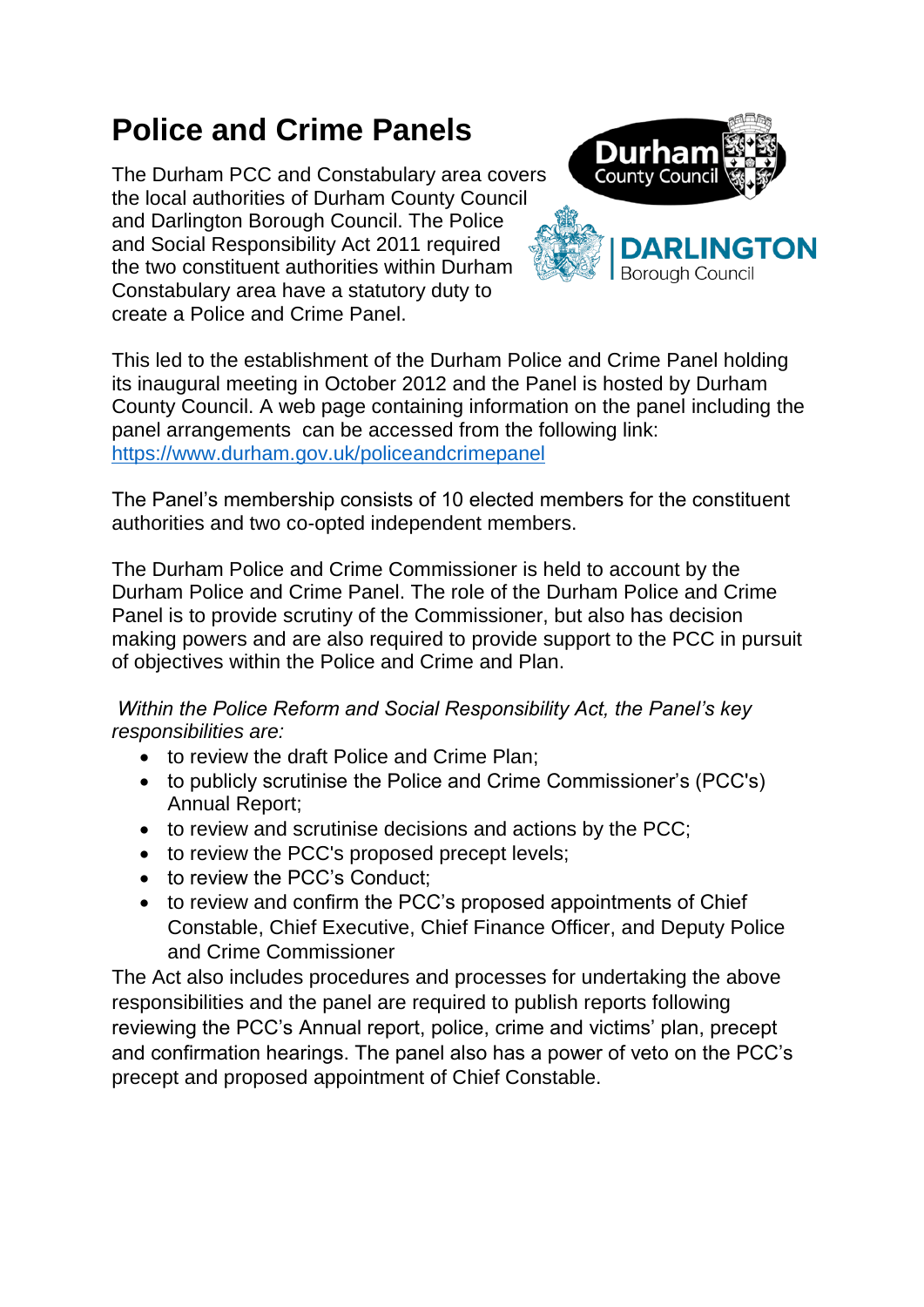# **Panel Membership**

The Panel is politically balanced and consists of 12 members, seven elected members from Durham County Council, three elected members from Darlington Borough Council and two independent co-opted members. In addition, each elected Member has a nominated substitute member. The Panel's Membership for 2021/22 is illustrated in the following table with their nominated substitute members listed in underneath.

| <b>Durham County</b>          | <b>Darlington Borough</b>   | <b>Independent Co-</b> |
|-------------------------------|-----------------------------|------------------------|
| <b>Council</b>                | <b>Council</b>              | <b>Opted Members</b>   |
| <b>CIIr D Boyes</b>           | <b>CIIr J Dulston</b>       | <b>Mr NJH Cooke</b>    |
| (Cllr S Quinn)                | (Cllr Jamie Bartch)         |                        |
| <b>CIIr L Hovvels</b>         | <b>CIIr B Jones (Chair)</b> | <b>Mr DKG Dodwell</b>  |
| (Cllr J Miller)               | (CIIr R Mills) May 2021 -   |                        |
|                               | Feb 2022                    |                        |
|                               | (Cllr P Culley) Feb 2022    |                        |
| <b>CIIr D Nichols</b>         | <b>CIIr N Wallis</b>        |                        |
| (Cllr C Varty)                | (Cllr M Layton)             |                        |
| <b>CIIr J Nicholson (Vice</b> |                             |                        |
| Chair)                        |                             |                        |
| (Cllr K Fantarrow)            |                             |                        |
| <b>CIIr R Potts</b>           |                             |                        |
| (Cllr L Holmes)               |                             |                        |
| <b>CIIr A Savory</b>          |                             |                        |
| (Cllr A Bell)                 |                             |                        |
| <b>CIIr M Simmons</b>         |                             |                        |
| (Cllr L Brown)                |                             |                        |

## **Panel Recruitment - Independent Co-opted Member**

The term of office for the panel's Independent Co-opted Members ceases on 30 April 2023. At its meeting in January 2022, the panel agreed to undertake a recruitment exercise following notification that for personal reasons Mr DKG Dodwell was unable to continue his role to the end of his term of office.

Following a recruitment exercise, the panel formally appointed Mr R Roddis at its meeting in March 2022 and Mr Roddis will commence his role from 1 May 2022. The Panel placed on record its appreciation to Mr DKG Dodwell for his valuable contribution and dedicated service as an Independent Co-opted Member to the panel since his appointment in October 2014.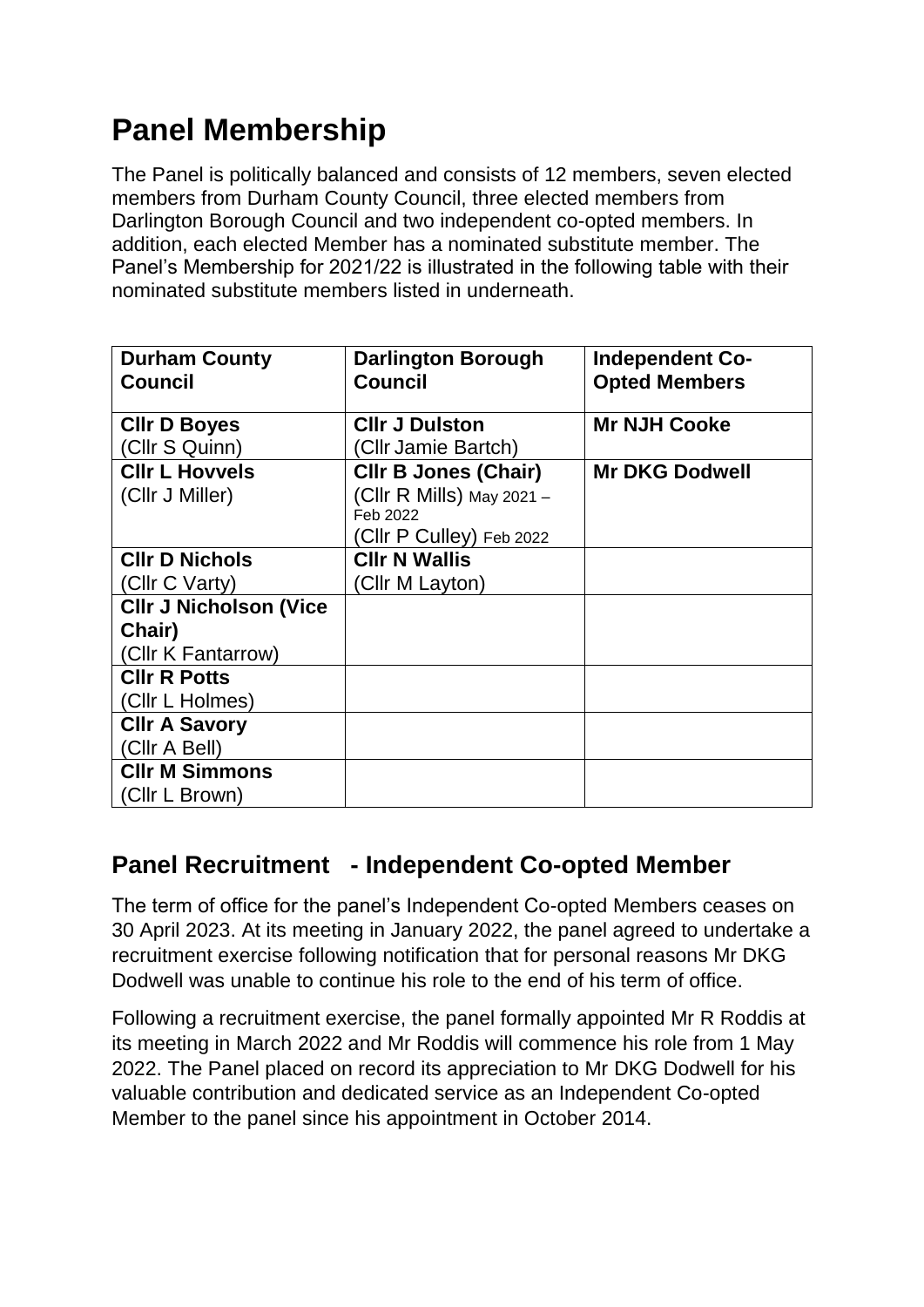# **Police and Crime Panel Activity 2021/22**

This is section highlights the Panel's activity in relation to:

- Panel Meetings
- Panel Development
- Complaints
- Engagement with public and Office of the PCVC
- Responding to Government Consultations

# **Panel meetings**

### **Coronavirus Act 2020**

In May 2021, regulations for holding remote meetings within section 78 of the Coronavirus Act 2020 expired and all formal meetings of panel during 2021/22 were held in person.

### **Number of Public Meetings held**

The Panel has held six public meetings in public between 1 April 2021 to 31 March 2022**.** 

### **Monday 19 July 2021, Council Chamber, County Hall**

- Acting Police, Crime and Victims' Commissioner's Annual Report
- Draft Police and Crime Plan
- Media Report
- Quarterly Performance report
- PCC Decision Records
- PCC Commissioning Update
- HMICFRS inspections
- Complaints Update
- Police and Crime Panel Annual Report 2020/21 and Work Programme

Link to agenda and minutes - PCP [19 July 2021](https://democracy.durham.gov.uk/ieListDocuments.aspx?CId=872&MId=12885&Ver=4)

Link to video recording - [Video Recording -](Video%20Recording%20-%20PCP%2019%20July%202021) PCP 19 July 2021

### **Friday 17 September 2021, Council Chamber, County Hall**

- Draft Police and Crime Plan
- Media Report
- Performance Progress Report
- HMICFRS inspections
- PCC Decision Records
- PCC Commissioning Update
- Complaints Update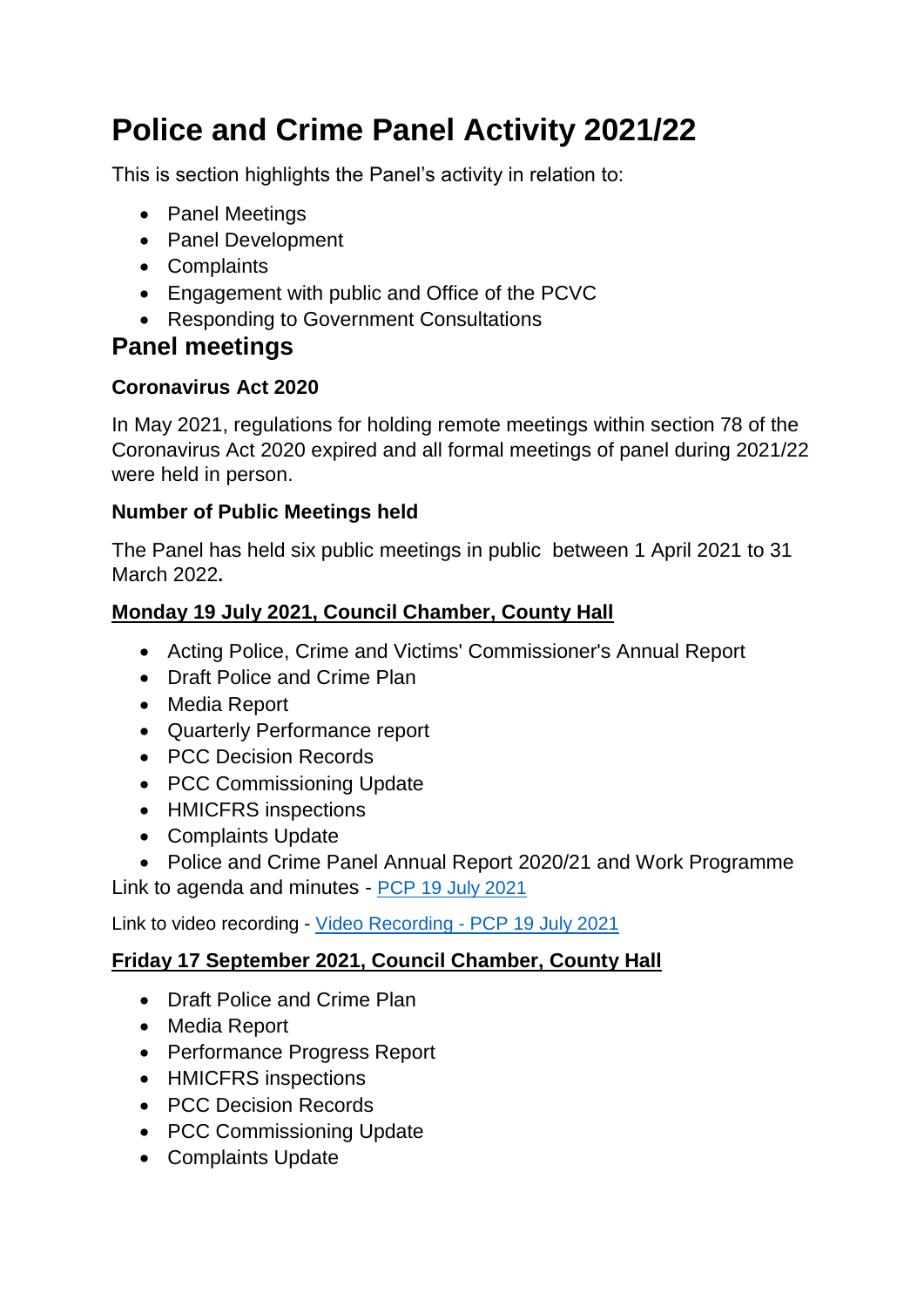• Police and Crime Panel work programme update Link to agenda and minutes - [PCP 17 September 2021](https://democracy.durham.gov.uk/ieListDocuments.aspx?CId=872&MId=13058&Ver=4)

Link to video recording - [Video recording PCP 17 September 2021](Video%20recording%20PCP%2017%20September%202021)

### **Friday 5 November 2021 – Special Meeting, Council Chamber, County Hall, Durham**

 Confirmation Hearing - Appointment of a Deputy Police and Crime Commissioner Media Articles

Link to agenda and minutes- [PCP Special Meeting 5 November 2021](file://///duch-2910/CorpLegal/CSEC/Overview%20&%20Scrutiny/OS%20SHARED%20FOLDERS/PCP/2021%20-%2022%20PCP%20Grant%20Claim/Outturn%20forecast/PCP%20Special%20Meeting%205%20November%202021)

Link to video recording - [video recording PCP 5 November 2021](video%20recording%20PCP%205%20November%202021)

### **Monday 10 January 2022, Council Chamber, County Hall, Durham**

- HMICFRS Inspection Reports
- Precept Consultation
- Performance Progress Report
- Media Report
- PCC Commissioning Update
- PCC Decision Records
- Independent Co-Opted Members of the Police and Crime Panel
- Complaints Update

Link to agenda and minutes - [PCP Meeting 10 January 2022](file://///duch-2910/CorpLegal/CSEC/Overview%20&%20Scrutiny/OS%20SHARED%20FOLDERS/PCP/2021%20-%2022%20PCP%20Grant%20Claim/Outturn%20forecast/PCP%20Meeting%2010%20January%202022)

Link to video recording - [Video recording PCP 10 January 2022](Video%20recording%20PCP%2010%20January%202022)

### **Thursday 3 February 2022, Council Chamber, County Hall, Durham**

- Precept Consultation
- Performance Progress Report
- Media Report
- PCC Commissioning Update
- HMICFRS inspections
- Complaints report

Link to agenda and minutes - [PCP Meeting 3 February 2022](file://///duch-2910/CorpLegal/CSEC/Overview%20&%20Scrutiny/OS%20SHARED%20FOLDERS/PCP/2021%20-%2022%20PCP%20Grant%20Claim/Outturn%20forecast/PCP%20Meeting%203%20February%202022)

Link to video recording - [PCP February 2022](PCP%20February%202022)

### **Monday 7 March 2022, Council Chamber, County Hall, Durham**

- Media Report
- PCC Commissioning Report
- PCC Decision Records
- HMICFRS publications
- Revenue and Capital Budgets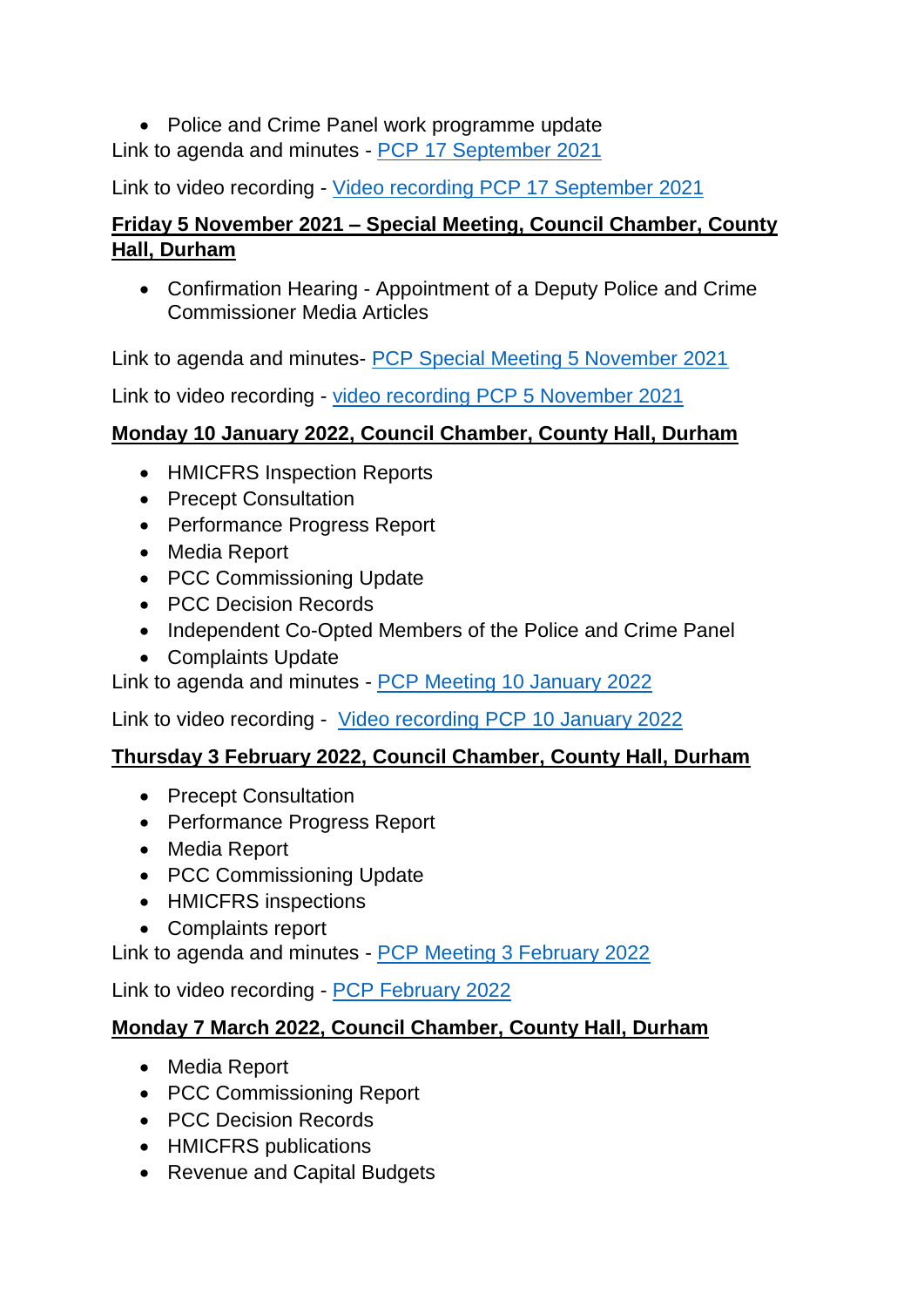- Neighbourhood Problem Solving Approach
- Appointment of Victim Champions
- Complaints Update

Link to agenda and minutes - [PCP 7 March 2022](PCP%207%20March%202022)

### **Panel Development**

### **Panel Member Induction/Refresher Sessions**

- $\bullet$  9<sup>th</sup> July 2021
- 9<sup>th</sup> September 2021
- $\bullet$  31st January 2022

### **LGA/Home Office Events**

- LGA PCP Workshop 13 July 2021
- LGA/Home Office webinar 2 March 2022

### **HMICFRS Inspections and Office of the PCC Structure – 20 January 2022**

- Presentation from Chief Constable Jo Farrell to provide an overview of HMICFRS inspection process and inspections undertaken with Durham Constabulary.
- Update on organisational structure of the Office of the PCC

### **Police Custody, Communications and Training – TBA**

 Development session on performance framework and linked to the Panel's work programme visits to custody, communications 101 system and police training centre are to be arranged.

### **Complaints**

The Panel has responsibilities within the Elected Local Policing Bodies (Complaints and Misconduct) Regulations 2012 to record and consider noncriminal complaints made against the PCC. A report on complaints received is presented as a standard item at each panel meeting. During 2021/22, there were no complaints received for consideration by the Police and Crime Panel.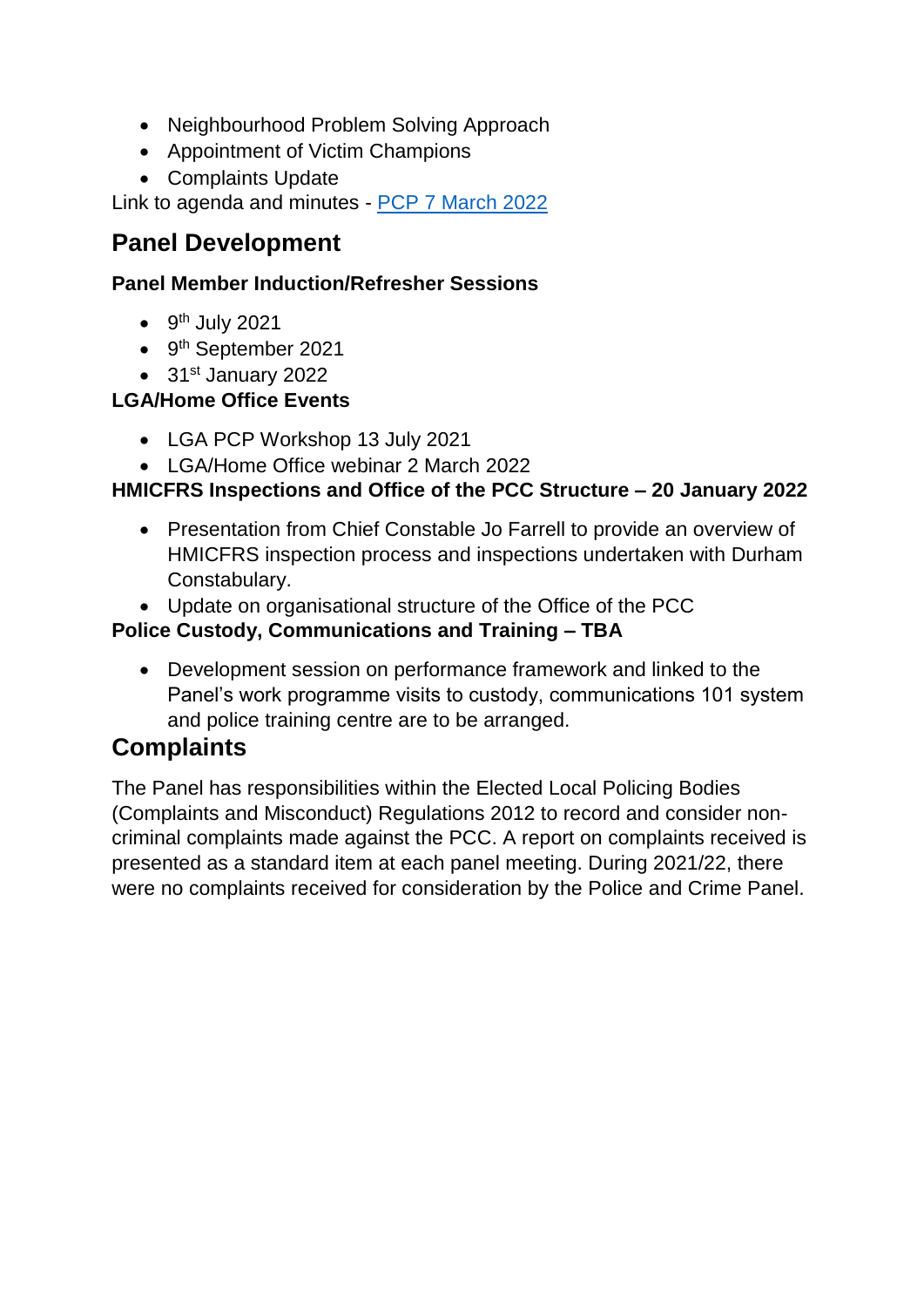### **Engagement with the work of the Panel by members of the public and the Police, Crime and Victims' Commissioner for Durham Constabulary**

The host authority's website includes a PCP webpage, that provides an overview of the panel's PCC's role and responsibilities. The page also provides reference to documentation including the panel's arrangements, complaints procedure and links to the panel's agendas and minutes and PCC's webpage.

The Panel's meetings during 2021/22 have been held in-person at County Hall, Durham. The panel's meetings in July, September 2021, November 2021, January 2022 and February 2022 were broadcasted live on youtube via Durham County Council's webpage and are available for the public to view. In addition, activity from Police and Crime Panel meetings has received coverage within local newspapers and their websites.

### **Engagement with the Office of the PCVC**

The Panel has held a professional and positive relationship with the Office of the PCC. In May 2021, Joy Allen was elected as the Durham PCC and has positively engaged with the panel on development of the police and crime plan and has also held a specific briefing session with panel members on potential options for the requirement to appoint a Deputy PCC.

Local elections for Durham County Council were also held in May 2021 and prior to the Panel's AGM, arrangements were made to hold a Police and Crime Panel Member Induction Session to which all Panel and Substitute members were invited. The session was held virtually on Microsoft teams and included an overview presentation delivered by the PCC on the roles and responsibilities of the office of the Durham PCC.

At its meeting in September 2021, the panel reviewed the PCC's draft police and crime plan to which in responding to the panel, the PCC expressed a wish to engage with the panel to seek comment from members on priority areas for further consultation on tackling ASB.

Following the confirmation hearing for the appointment of the Deputy PCC, Cllr Jones, Chair of the PCP, the panel's role within the appointment was included within the Office of the PCC's press release.

Following a request at the Panel's meeting in January 2022, arrangements with the Office of the PCC for a development session with the Panel to receive further detail on the HMICFRS inspection process and the Office of the Durham PCC Organisational Structure. The session was held on the 20 January 2022, via Microsoft Teams and the Chief Constable delivered the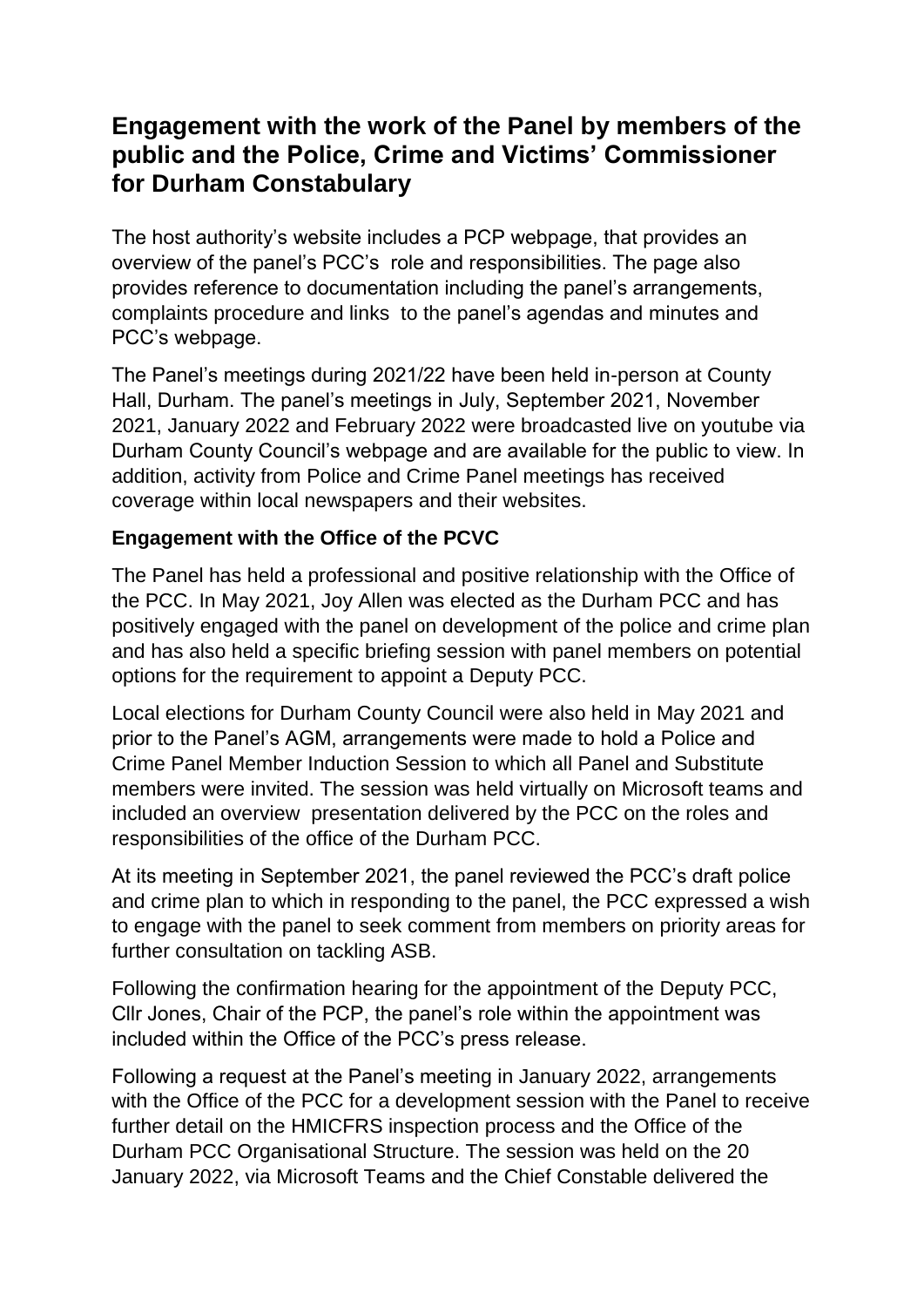presentation on HMICFRS inspections and the PCC's Chief Executive updated the Panel on the Office of the PCC's Organisational structure.

In addition to the above, there has been regular engagement between the panel secretariat and overview and scrutiny officer with the office of the PCC with reports to the panel's meetings to consider the Acting PCVC's Annual report 2020/21 and the PCC's Draft Police and Crime Plan, media reports, quarterly performance reports, PCC Decisions, Commissioning activity and HMICFRS Inspection reports.

The office of the PCC has also shared with the panel secretariat press releases for circulation to panel members upon release and linked to the panel's activity on concerns on 101 system has offered panel members a tour of the Police Control Room. In addition, linked to the Panel's work programme arrangements are also being made for a visit to a custody suite and the Police's training centre.

### **Responding to Government Consultations**

The Panel has provided responses to the MHCLG's consultation on remote meetings and to the Local Government Association for the Home Office's Part 2 review of PCCs.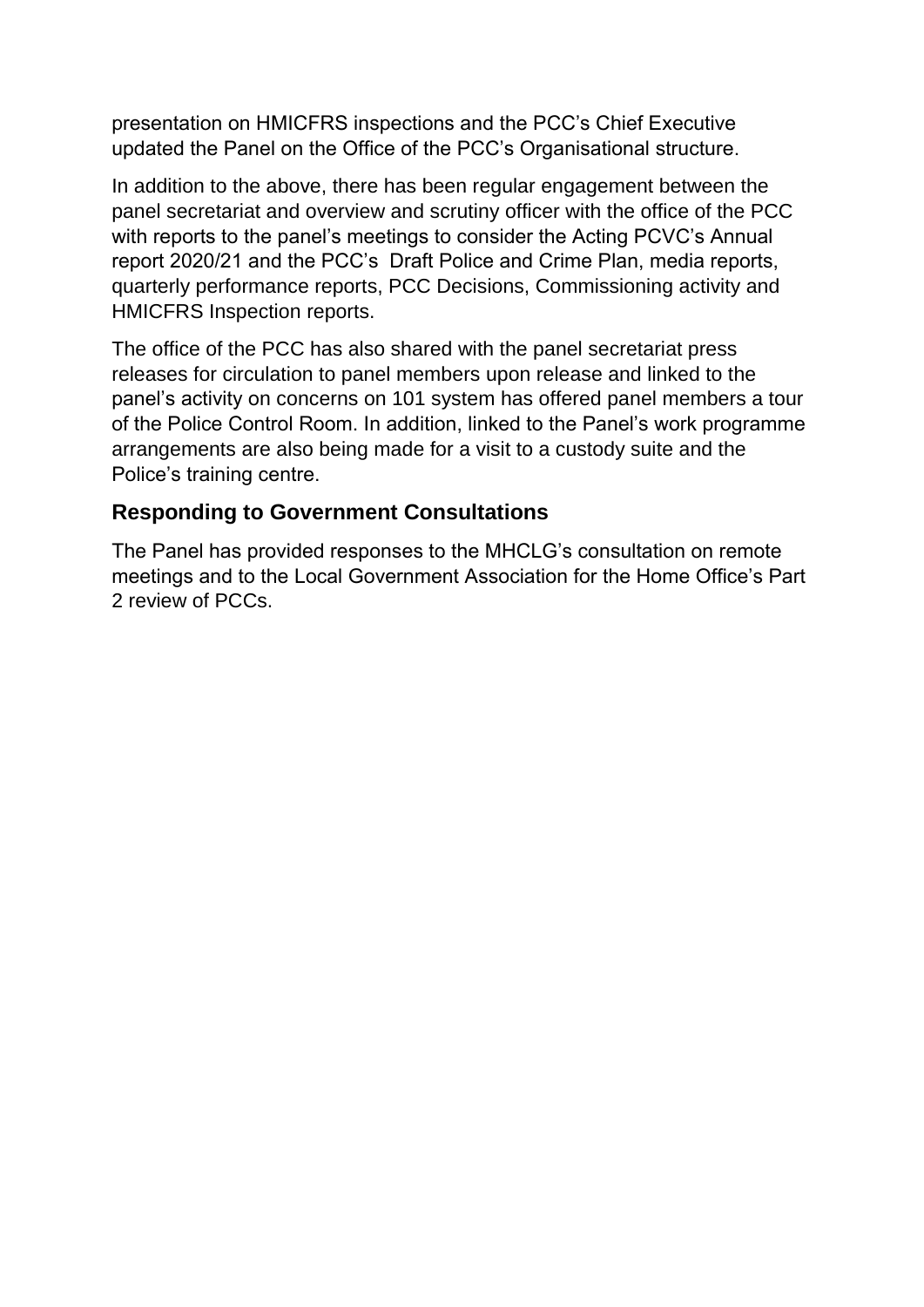# **Panel Support**

The Panel receives financial support through grant funding from the Home Office. The grant enables the host to claim up to £64,340 for administration and members expenses.

Total panel expenditure for 2021/22 was £100,184 with £64,340 to be recovered from the central government grant and the variance met by the Host Authority. A breakdown of expenditure is listed in the table below.

| <b>Breakdown of expenditure (items)</b> | ç          |
|-----------------------------------------|------------|
| Director of Corporate                   | 17,923.51  |
| Resources/Head of Service               |            |
| advice/support                          |            |
| <b>Legal Advice/Support</b>             | 45,477.19  |
| <b>Overview and Scrutiny Support</b>    | 13,080.16  |
| <b>Democratic Services Support</b>      | 9,264.67   |
| HR/ICT/Finance/Accommodation            | 13,778.27  |
| costs                                   |            |
| Printing and distribution               | 100.20     |
| <b>Travelling Expenses</b>              | 380.00     |
| Dedicated Data base                     | 560.00     |
| <b>Subtotal Total:</b>                  | 100,184.00 |

It is to note that elected member expenses for panel activity are borne by their respective authority.

The Panel's expenditure has been reviewed in May 2022 by Durham County Council's Internal Audit and Risk Management Division, who concluded that *"The review confirmed that expenditure incurred had been in accordance with the terms and conditions of the grant."*